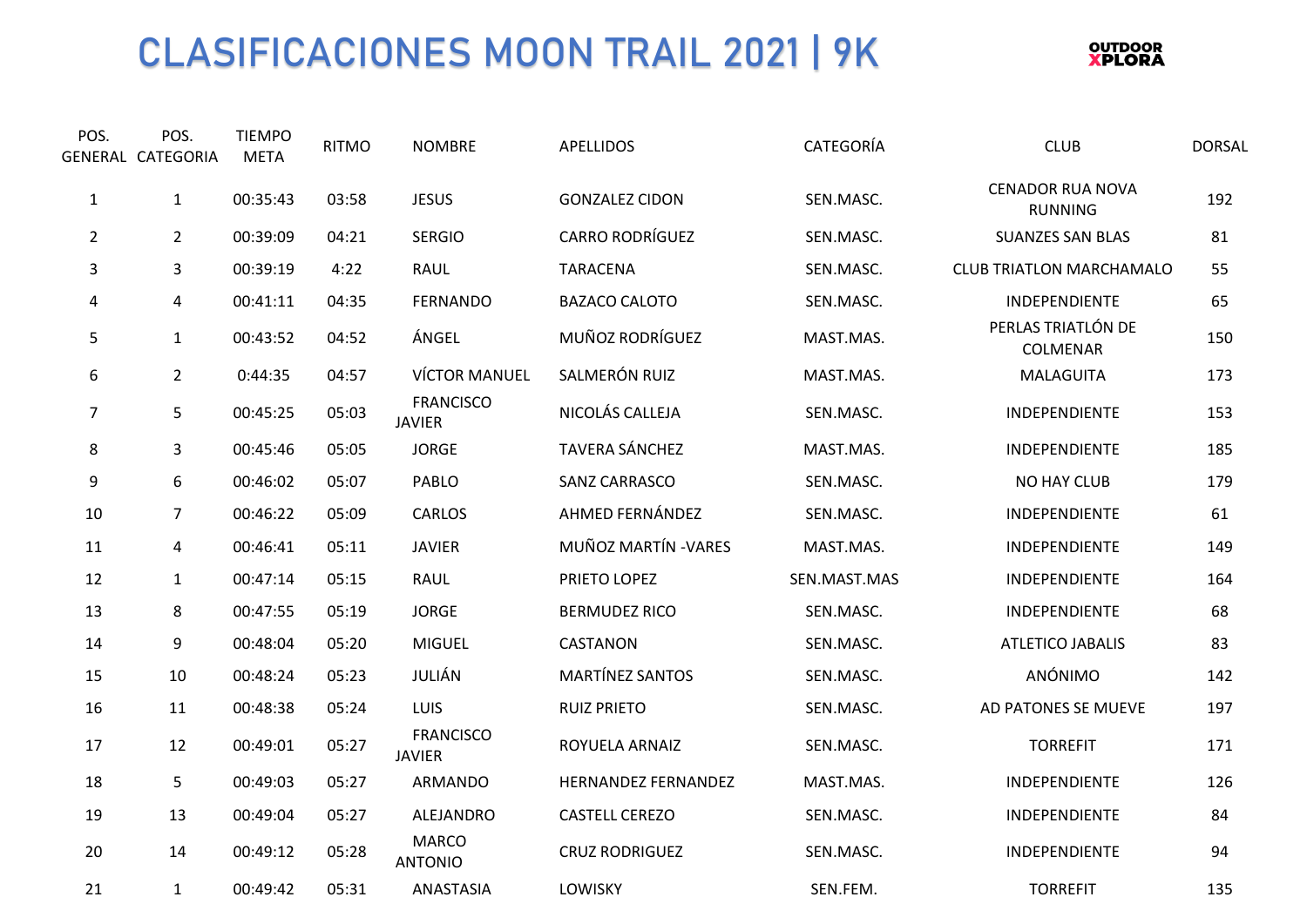| 22 | 15             | 00:50:16 | 05:35 | <b>ALBERTO</b>       | <b>SANZ CUESTA</b>                   | SEN.MASC.    | INDEPENDIENTE          | 180 |
|----|----------------|----------|-------|----------------------|--------------------------------------|--------------|------------------------|-----|
| 23 | 6              | 00:50:26 | 05:36 | <b>JOSE MANUEL</b>   | CARROZA MATO                         | MAST.MAS.    | INDEPENDIENTE          | 82  |
| 24 | 7              | 00:50:37 | 05:37 | <b>ASHKAN</b>        | NERUSANGY                            | MAST.MAS.    | <b>NA</b>              | 152 |
| 25 | 16             | 00:50:53 | 05:39 | ÁLVARO               | DURÁN MARTÍN                         | SEN.MASC.    | <b>TORREFIT</b>        | 102 |
| 26 | 17             | 00:51:06 | 05:41 | CARLOS               | <b>GARCIA CENTENO</b>                | SEN.MASC.    | INDEPENDIENTE          | 114 |
| 27 | 8              | 00:52:35 | 05:51 | <b>JORGE</b>         | <b>GALINDO</b>                       | MAST.MAS.    | <b>NO</b>              | 111 |
| 28 | 18             | 00:52:36 | 05:51 | <b>DIEGO</b>         | <b>GALINDO</b>                       | SEN.MASC.    | <b>NO</b>              | 112 |
| 29 | 19             | 00:52:38 | 05:51 | <b>BORJA</b>         | <b>LANZON GARCIA</b>                 | SEN.MASC.    | <b>NO</b>              | 129 |
| 30 | 20             | 00:52:44 | 05:52 | FRANCISCO JOSÉ       | <b>CHECA SANCHEZ</b>                 | SEN.MASC.    | NO TENGO               | 85  |
| 31 | 21             | 00:53:02 | 05:54 | MANU                 | <b>VENTURA</b>                       | SEN.MASC.    | <b>RUNCLAN</b>         | 191 |
| 32 | $\overline{2}$ | 00:53:08 | 05:54 | PABLO                | <b>OLANGUA FERNANDEZ</b>             | SEN.MAST.MAS | INDEPENDIENTE          | 154 |
| 33 | 22             | 00:53:17 | 05:55 | <b>DAVID</b>         | RUIZ GUTIERREZ                       | SEN.MASC.    | INDEPENDIENTE          | 172 |
| 34 | $\mathbf{1}$   | 00:54:05 | 06:01 | <b>TAMARA</b>        | <b>MARTINEZ SANCHEZ</b>              | MAST.FEM.    | <b>NINGUNO</b>         | 141 |
| 35 | 3              | 00:54:17 | 06:02 | <b>JUAN MIGUEL</b>   | LOPEZ OLMOS                          | SEN.MAST.MAS | <b>NINGUNO</b>         | 132 |
| 36 | 9              | 00:54:21 | 06:02 | DANIEL               | DE CASTRO ESTEBAN                    | MAST.MAS.    | INDEPENDIENTE          | 96  |
| 37 | $\overline{2}$ | 00:54:30 | 06:03 | <b>NICOLETA</b>      | <b>BICULESCU DANILOV</b>             | MAST.FEM.    | INDEPENDIENTE          | 70  |
| 38 | 23             | 00:54:33 | 06:04 | <b>CARLOS JAVIER</b> | GÓMEZ GREGORIO                       | SEN.MASC.    | INDEPENDIENTE          | 119 |
| 39 | 24             | 00:54:39 | 06:04 | <b>CRISTIAN</b>      | <b>SANZ VICENTE</b>                  | SEN.MASC.    | INDEPENDIENTE          | 181 |
| 40 | 25             | 00:55:29 | 06:10 | <b>MANUEL</b>        | LORA MARTÍNEZ                        | SEN.MASC.    | <b>NO</b>              | 134 |
| 41 | 4              | 00:55:56 | 06:13 | <b>CELESTINO</b>     | <b>FERNANDEZ SAN</b><br><b>ROMAN</b> | SEN.MAST.MAS | INDEPENDIENTE          | 109 |
| 42 | 3              | 00:56:01 | 06:13 | <b>MONTSERRAT</b>    | PARDAL OLIVERA                       | MAST.FEM.    | CLUB ATLETISMO BADAJOZ | 160 |
| 43 | $\overline{2}$ | 00:56:27 | 06:16 | LAURA                | <b>BUSTOS</b>                        | SEN.FEM.     | PURA VIDA DEPORTIVA    | 76  |
| 44 | 10             | 00:56:30 | 06:17 | <b>JAIRO</b>         | LÓPEZ RODRÍGUEZ                      | MAST.MAS.    | INDEPENDIENTE          | 133 |
| 45 | 3              | 00:56:44 | 06:18 | MARIA                | <b>ACEDO DURAN</b>                   | SEN.FEM.     | INDEPENDIENTE          | 60  |
| 46 | 26             | 00:57:19 | 06:22 | <b>RODRIGO</b>       | <b>GODOY CORCHERO</b>                | SEN.MASC.    | INDEPENDIENTE          | 195 |
| 47 | 27             | 00:57:21 | 06:22 | <b>JOSE</b>          | MARTINEZ ECHEANDIA                   | SEN.MASC.    | INDEPENDIENTE          | 194 |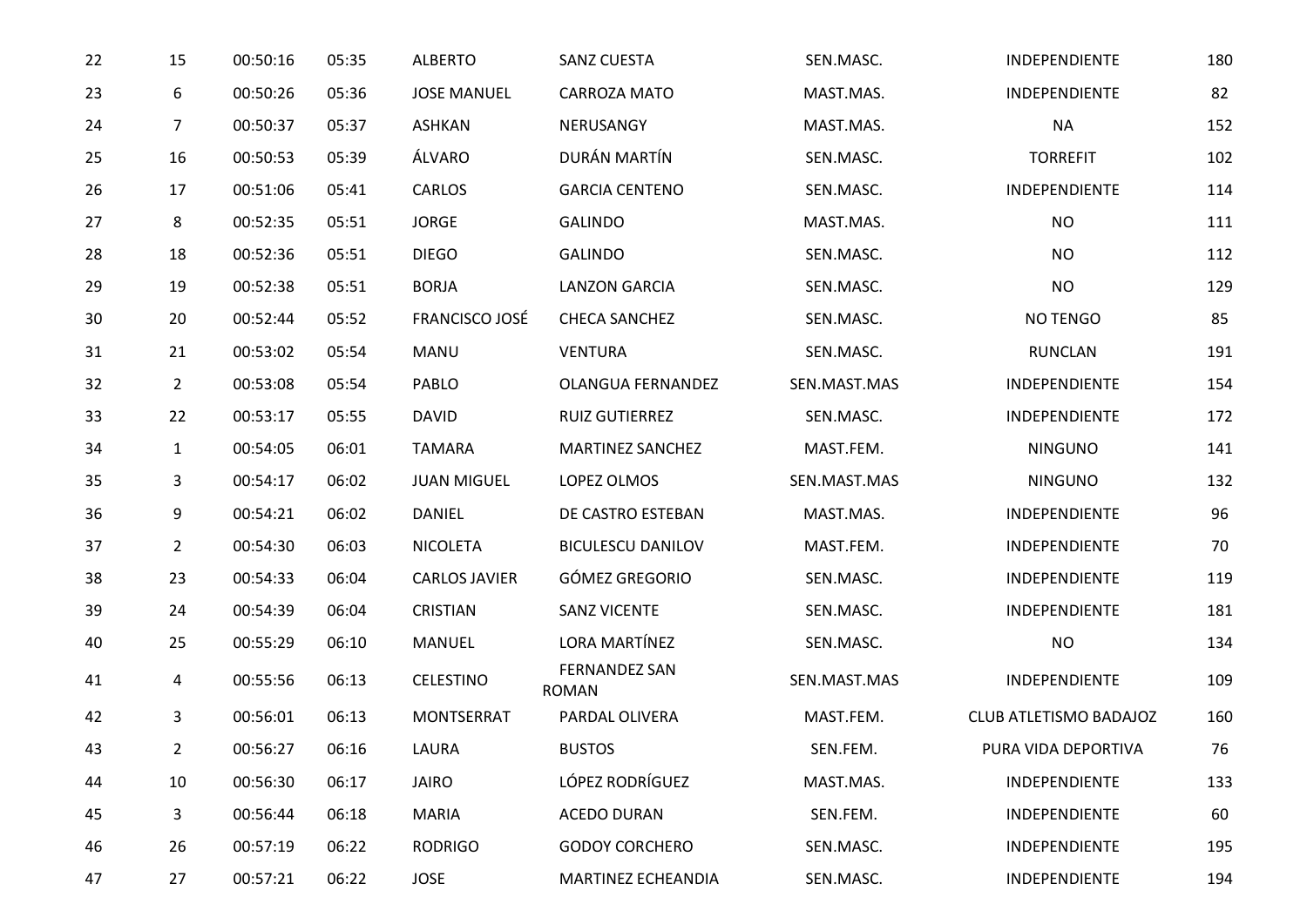| 48 | 11             | 00:57:25 | 06:23 | ALBER                             | <b>MARTINEZ</b>           | MAST.MAS.    | INDEPENDIENTE          | 139 |
|----|----------------|----------|-------|-----------------------------------|---------------------------|--------------|------------------------|-----|
| 49 | 12             | 00:57:28 | 06:23 | RAÚL                              | <b>GILA RETANA</b>        | MAST.MAS.    | INDEPENDIENTE          | 117 |
| 50 | 5              | 00:57:58 | 06:26 | <b>MANUEL</b>                     | PUCHAU                    | SEN.MAST.MAS | PURA VIDA DEPORTIVA    | 165 |
| 51 | 28             | 00:58:16 | 06:28 | <b>FERNANDO</b>                   | COLLADO                   | SEN.MASC.    | INDEPENDIENTE          | 86  |
| 52 | 1              | 00:58:19 | 06:29 | <b>MARTHA</b>                     | CORDERO ALVARADO          | SEN.MAST.FEM | NO TENGO               | 88  |
| 53 | 4              | 00:58:24 | 06:29 | <b>CRISITINA</b>                  | <b>BUSTOS</b>             | SEN.FEM.     | PURA VIDA DEPORTIVA    | 77  |
| 54 | 6              | 00:58:53 | 06:33 | <b>AGUSTIN</b>                    | NAVARRO GARRIDO           | SEN.MAST.MAS | INDEPENDIENTE          | 151 |
| 55 | $\overline{7}$ | 00:59:00 | 06:33 | <b>MARK THOMAS</b>                | <b>HARDY</b>              | SEN.MAST.MAS | <b>LYNZE PARLA</b>     | 124 |
| 56 | 5              | 00:59:25 | 06:36 | CARLA                             | <b>MATEO PÉREZ</b>        | SEN.FEM.     | INDEPENDIENTE          | 143 |
| 57 | 13             | 00:59:28 | 06:36 | <b>JOSÉ MANUEL</b>                | PÉREZ LLAMAS              | MAST.MAS.    | INDEPENDIENTE          | 163 |
| 58 | 14             | 01:00:19 | 06:42 | <b>MANUEL</b>                     | RODRIGUEZ FERNÁNDEZ       | MAST.MAS.    | <b>TORREFIT</b>        | 170 |
| 59 | 8              | 01:00:55 | 06:46 | <b>JAVIER</b>                     | ROMERO SAEZ               | SEN.MAST.MAS | UAC COSLADA            | 196 |
| 60 | 15             | 01:01:01 | 06:47 | <b>TIM</b>                        | <b>LAPWORTH</b>           | MAST.MAS.    | <b>NINGUNO</b>         | 130 |
| 61 | 4              | 01:01:16 | 06:48 | <b>OLGA</b>                       | <b>CAMPUZANO PI</b>       | MAST.FEM.    | INDEPENDIENTE          | 79  |
| 62 | $\overline{2}$ | 01:01:43 | 06:51 | CARMITA                           | CORDERO ALVARADO          | SEN.MAST.FEM | YOU'LL NEVER RUN ALONE | 90  |
| 63 | 6              | 01:02:54 | 06:59 | <b>CRISTINA</b>                   | <b>TEROL SANCHEZ</b>      | SEN.FEM.     | <b>NO</b>              | 187 |
| 64 | 9              | 01:02:55 | 06:59 | <b>JORGE OMAR</b>                 | RODRIGUEZ FERNANDEZ       | SEN.MAST.MAS | <b>NO</b>              | 169 |
| 65 | 5              | 01:03:32 | 07:04 | <b>MARI CARMEN</b>                | <b>FERNANDEZ CARBAJO</b>  | MAST.FEM.    | <b>ARELGO SPORTS</b>   | 193 |
| 66 | 6              | 01:03:34 | 07:04 | MARÍA                             | CORDERO ALVARADO          | MAST.FEM.    | YOU'LL NEVER RUN ALONE | 89  |
| 67 | 7              | 01:04:15 | 07:08 | RAQUEL                            | <b>ASENJO GONZALEZ</b>    | SEN.FEM.     | INDEPENDIENTE          | 64  |
| 68 | 29             | 01:05:57 | 07:20 | JESÚS                             | LUMBRERAS SEGOVIA         | SEN.MASC.    | INDEPENDIENTE          | 137 |
| 69 | 8              | 01:05:59 | 07:20 | CONSTANZA                         | SIMÓ ARMIDA               | SEN.FEM.     | INDEPENDIENTE          | 182 |
| 70 | 16             | 01:07:13 | 07:28 | SALVADOR                          | <b>GAMARRA GONZALEZ</b>   | MAST.MAS.    | ADMARATHON             | 113 |
| 71 | 3              | 01:07:40 | 07:31 | <b>MONIKA</b><br><b>RENATE</b>    | <b>THOMAS</b>             | SEN.MAST.FEM | <b>LYNZE PARLA</b>     | 188 |
| 72 | 4              | 01:23:13 | 09:15 | <b>ISABEL</b>                     | <b>BORREGUERO REQUEJO</b> | SEN.MAST.FEM | N/A                    | 72  |
| 73 | 10             | 01:23:15 | 09:15 | <b>FRANCISCO</b><br><b>JAVIER</b> | SANCHEZ POLONIO           | SEN.MAST.MAS | N/A                    | 178 |